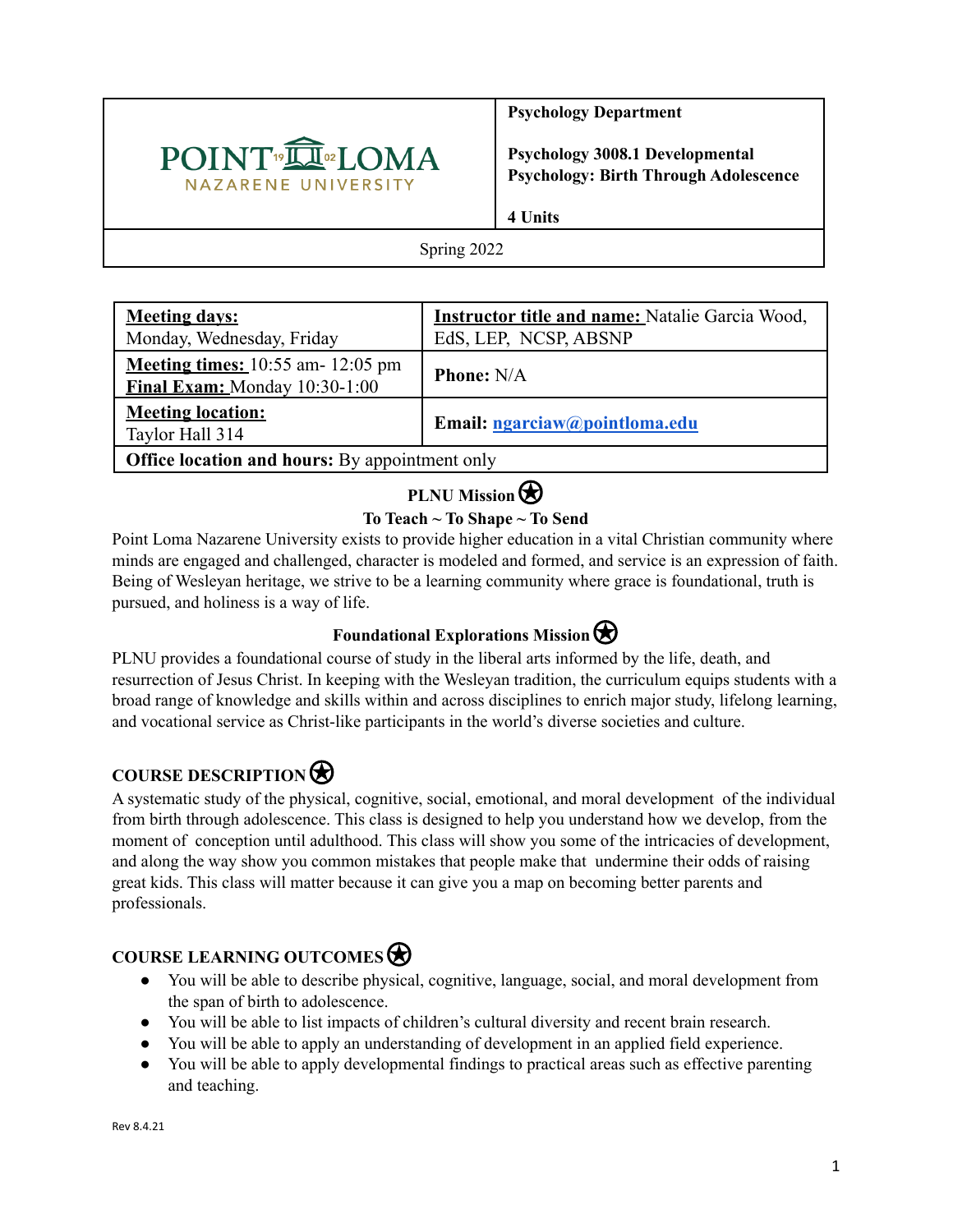● You will be able to demonstrate effective written communication in an area of applied child development.

## **REQUIRED TEXTS AND RECOMMENDED STUDY RESOURCES**

1. Kuther, T. (2021). Child & Adolescent Development: In Context. Sage Publications, Inc: California.

## **ASSESSMENT AND GRADING**⍟

The final grade will be based on a combination of five papers. Grades will be based on the following:

| A             | B             | C             |               |                |
|---------------|---------------|---------------|---------------|----------------|
| A 93-100      | $B+87-89$     | $C+77-79$     | $D+67-69$     | F Less than 59 |
| $A - 90 - 92$ | 83-86<br>B    | $C$ 73-76     | D 63-66       |                |
|               | $B - 80 - 82$ | $C - 70 - 72$ | $D - 60 - 62$ |                |

**Standard Grade Scale Based on Percentages**

## **STATE AUTHORIZATION**⍟

State authorization is a formal determination by a state that Point Loma Nazarene University is approved to conduct activities regulated by that state. In certain states outside California, Point Loma Nazarene University is not authorized to enroll online (distance education) students. If a student moves to another state after admission to the program and/or enrollment in an online course, continuation within the program and/or course will depend on whether Point Loma Nazarene University is authorized to offer distance education courses in that state. It is the student's responsibility to notify the institution of any change in his or her physical location. Refer to the map on State [Authorization](https://www.pointloma.edu/offices/office-institutional-effectiveness-research/disclosures) to view which states allow online (distance education) outside of California.

## **PLNU COPYRIGHT POLICY** ⍟

Point Loma Nazarene University, as a non-profit educational institution, is entitled by law to use materials protected by the US Copyright Act for classroom education. Any use of those materials outside the class may violate the law.

## **PLNU ACADEMIC HONESTY POLICY**⍟

Students should demonstrate academic honesty by doing original work and by giving appropriate credit to the ideas of others. Academic dishonesty is the act of presenting information, ideas, and/or concepts as one's own when in reality they are the results of another person's creativity and effort. A faculty member who believes a situation involving academic dishonesty has been detected may assign a failing grade for that assignment or examination, or, depending on the seriousness of the offense, for the course. Faculty should follow and students may appeal using the procedure in the university Catalog. See [Academic](https://catalog.pointloma.edu/content.php?catoid=52&navoid=2919#Academic_Honesty) [Policies](https://catalog.pointloma.edu/content.php?catoid=52&navoid=2919#Academic_Honesty) for definitions of kinds of academic dishonesty and for further policy information.

## **PLNU ACADEMIC ACCOMMODATIONS POLICY**⍟

PLNU is committed to providing equal opportunity for participation in all its programs, services, and activities. Students with disabilities may request course-related accommodations by contacting the Educational Access Center (EAC), located in the Bond Academic Center ([EAC@pointloma.edu](mailto:EAC@pointloma.edu) or 619-849-2486). Once a student's eligibility for an accommodation has been determined, the EAC will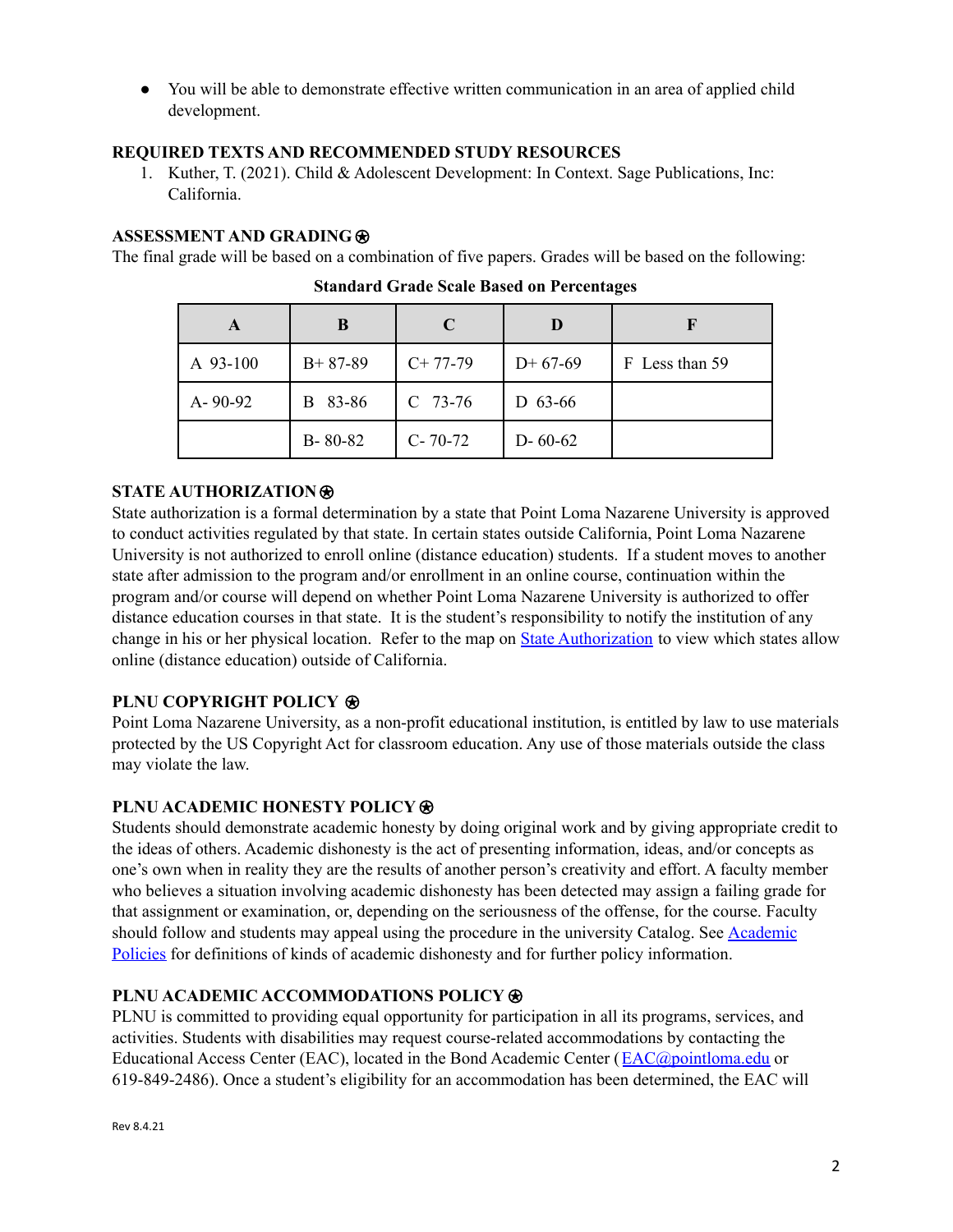issue an academic accommodation plan ("AP") to all faculty who teach courses in which the student is enrolled each semester.

PLNU highly recommends that students speak with their professors during the first two weeks of each semester/term about the implementation of their AP in that particular course and/or if they do not wish to utilize some or all of the elements of their AP in that course.

Students who need accommodations for a disability should contact the EAC as early as possible (i.e., ideally before the beginning of the semester) to assure appropriate accommodations can be provided. It is the student's responsibility to make the first contact with the EAC.

## **PLNU ATTENDANCE AND PARTICIPATION POLICY**⍟

Regular and punctual attendance at all class sessions is considered essential to optimum academic achievement. If the student is absent for more than 10 percent of class sessions, the faculty member will issue a written warning of de-enrollment. If the absences exceed 20 percent, the student may be de-enrolled without notice until the university drop date or, after that date, receive the appropriate grade for their work and participation.

### **COURSE CREDIT HOUR INFORMATION**⍟

Note: Acknowledging that the 2020-2021 academic year will not be utilizing a face-to-face modality in totality, the credit hour information below is required for the hybrid and online modality. To calculate the "estimated total hours" for the last blank space below, please multiply the number of units times 37.5. In the interest of providing sufficient time to accomplish the stated Course Learning Outcomes, this class meets the PLNU credit hour policy for a 4 unit class delivered over 16 weeks. It is anticipated that students will spend a minimum of 37.5 participation hours per credit hour on their coursework. For this course, students will spend an estimated 150 total hours meeting the course learning outcomes. The time estimations are provided in the Canvas modules.

### **USE OF TECHNOLOGY**⍟

In order to be successful in the online environment, you'll need to meet the minimum technology and system requirements; please refer to the Technology and System Requirements information. Additionally, students are required to have headphone speakers compatible with their computer available to use. If a student is in need of technological resources please contact student-tech-request@pointloma.edu. Problems with technology do not relieve you of the responsibility of participating, turning in your assignments, or completing your class work.

### **SPIRITUAL CARE**

Please be aware PLNU strives to be a place where you grow as whole persons. To this end, we provide resources for our students to encounter God and grow in their Christian faith.

If students have questions, a desire to meet with the chaplain or have prayer requests you can contact the Office of Spiritual Development.

### **ASSIGNMENTS AT-A-GLANCE**

There are five unit written assignments worth 35 points each. Additional formats (i.e. presentations, videos, etc.) may be accepted with prior approval from the professor. The requirements are as follows:

- \* 3-5 pages in length for papers
- \* Use 8 1/2 by 11 paper, typewritten, on one side only.
- \* Place the title, paper topic, and your name on the top of the first page.
- \* Use double spacing and one inch margins.

Rev 8.4.21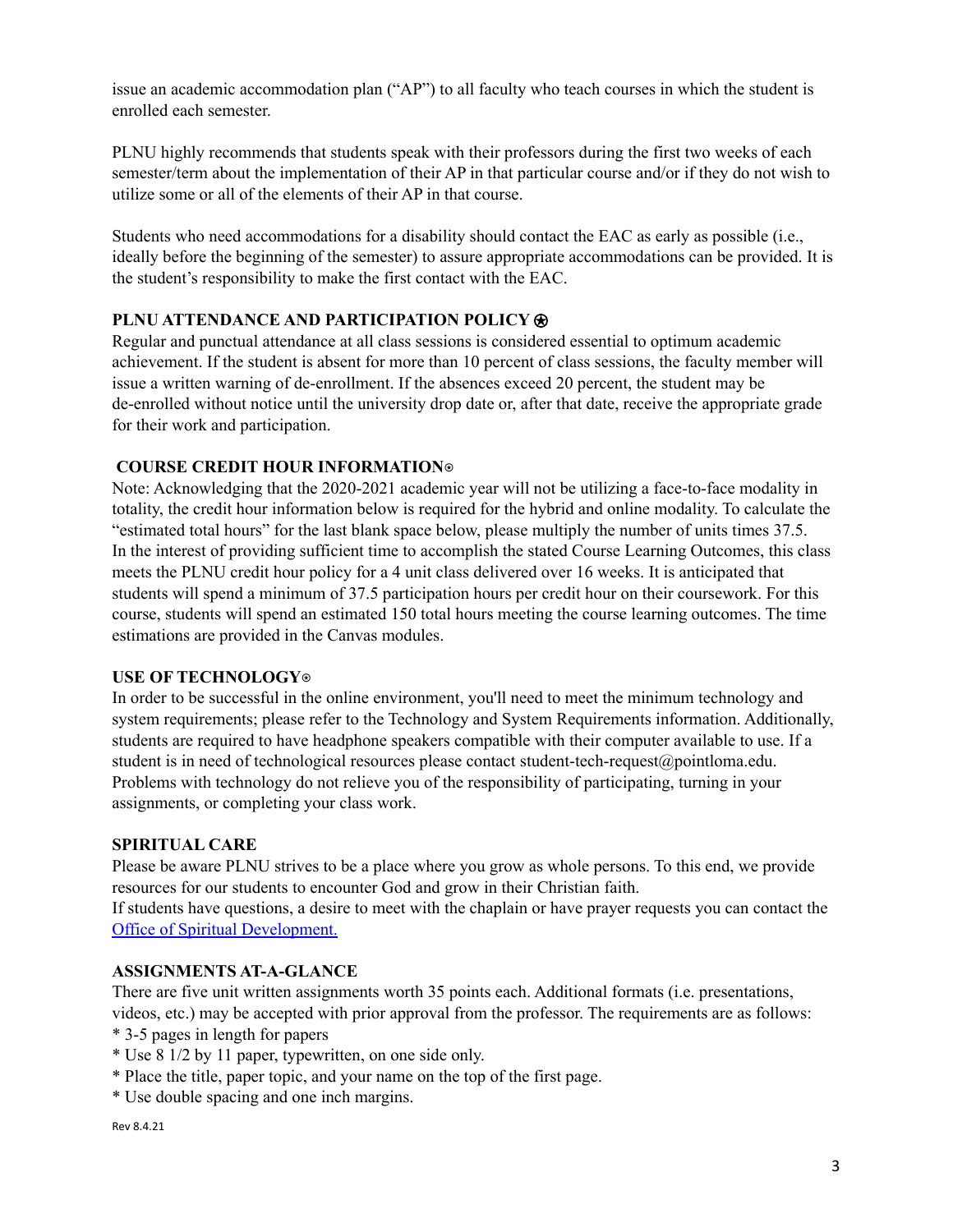- \* Write the paper as if a friend or relative that knew nothing about psychology were to read it.
- \* The research paper (option i) should be in APA format.
- \* Papers will be submitted electronically either on Canvas or emailed to the professor.

Topics for unit papers.

a. Child Essay: Follow a child between the ages of 2-10 years old for a minimum of 2 hours. Make observations, relate your observations to the theories of child development (e.g. cognitive, moral, language, physical development, etc), and predict how the child will develop next. If your child is old enough, try the conservation experiments Piaget describes. Plan to observe for a minimum of 3 hours to find examples of child development.

b. Child Essay: Follow a child between the ages of 2-16 years old who has a special situation (disease, disability, etc.) Introduce the type of disability the child has and a brief overview of it. Then describe specific ways that the child copes and deals with the disability. What impacts are there on the family? What does the child need to best develop from this point forward?

c. Toddler Language Development: Obtain permission to interact with a child between 1-2 years old. Have the following objects with you: teddy bear, small block, small toy dog, small toy truck, toy baby bottle. Initiate language production using the activities listed below, followed by the corresponding question for the child:

- i. Make the dog jump on the car. Ask, "What happened?" Record child's response.
- ii. Make the car push the block. Ask, "What happened?" Record child's response.
- iii. Put the car on the block. Ask, "What happened?" Record child's response.
- iv. Make the teddy bear hug the child. Ask, "What happened?" Record child's response.

v. Pretend to give the bear the bottle. Ask, "What happened?" Record child's response. Go through the motions as indicated, then ask the child what happened. When the dog jumps on the car, the child might say "Doggie jump car." Record the child's response. The child may then say something like "want doggie" and reach for it. Record this also. You may want to add explanatory comments to recall what was happening when the child spoke. On a separate sheet of paper, categorize and label the child's comments and words. "Doggie jump car" would be an example of telegraphic speech using an action word and nominals. "Want doggie" indicates a social aspect of language, is telegraphic, and uses a nominal and personal-social word (see table 10.3 on page 389 for more examples). Summarize your findings and what you learned in your paper and include the child's responses.

d. Facility Observation: Call a daycare or nursery and obtain permission to visit and observe their setting (perhaps at your church or in the community). Describe what you find. Does the setting have any philosophical basis? How do they create opportunities for child development physically, cognitively, emotionally etc? In what ways are they particularly successful? What are the challenges they face? What are some ways they can improve? Come up with your own questions as well.

e. Overextensions and More: Interview three parents of 2 to 3 year olds about their child's use of overextensions, underextensions, coining, holophrases, etc. Make note of which type occurs more frequently, or more frequently compared to others. Further, ask these parents about the types of first-word combinations their child is using (or used). (At the beginning of your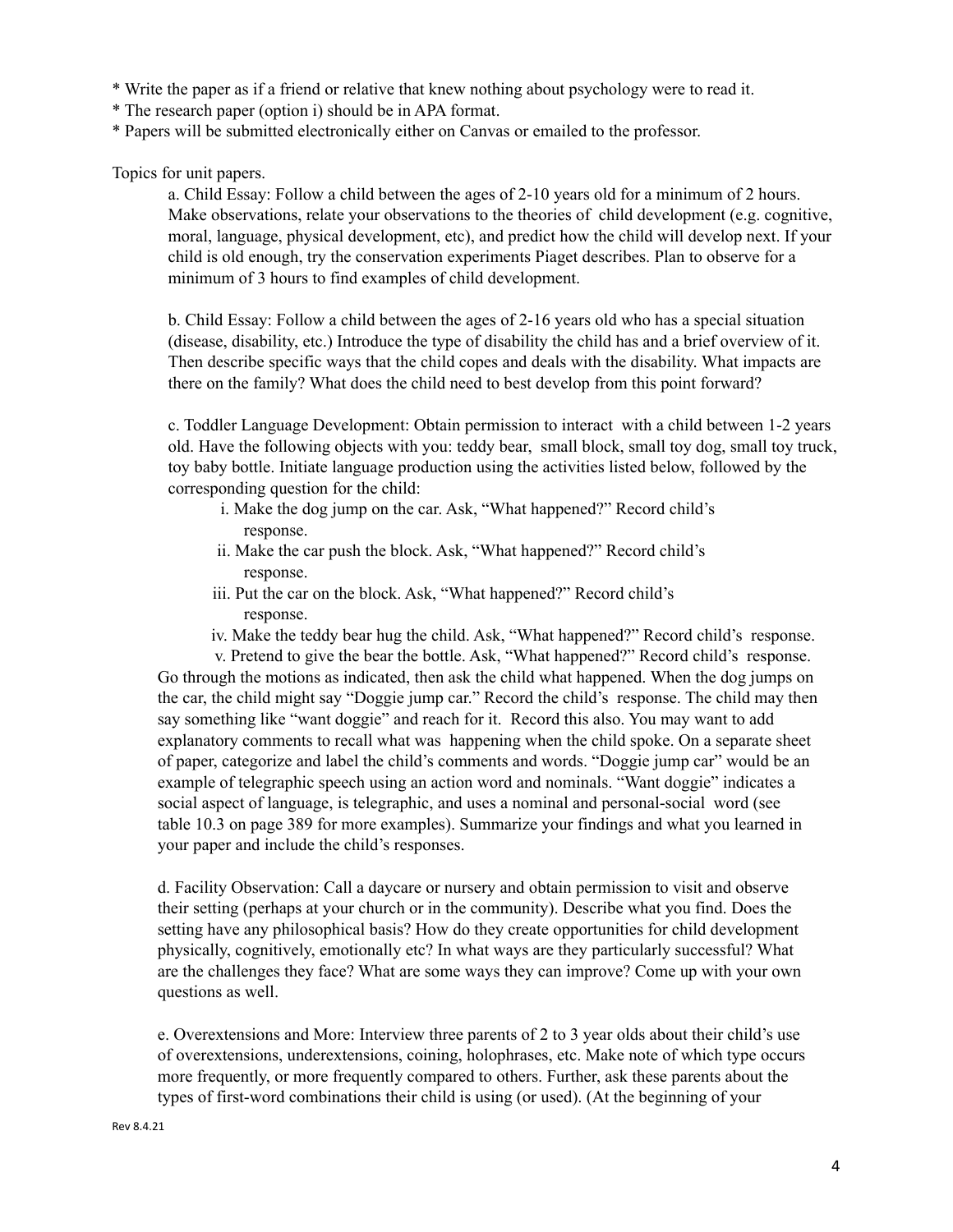interview, you may want to first define these terms. Refer to the chapter on language development). In your paper describe the results of each child individually and then provide a conclusion to the overall experience.

f. Infant Crying and Sleeping: Interview three parents and ask them how they respond to infant crying. Use the following questions:

- i. Can you describe how you distinguished your infant's different cries? (hunger, anger, pain, attention, etc).
- ii. How do you respond to each of these cries?

iii. Do you think responding to crying is important for attachment and trust, or do you think it reinforces the crying and increases its frequency?

iv. Do you have any other comments on crying? Next interview these parents about sleep strategies they implement with their infant. Use the following questions:

- v. How do you know that your infant is sleepy?
- vi. What do you do to help get your infant to sleep?
- vii. Did you try to put your infant on a sleeping schedule or did you let your infant choose the schedule? If so, how did you go about implementing the schedule?

viii. Do you have any other comments on your infant's sleeping schedule? Please do not just give the parent's responses. Summarize your findings, compare the parent's answers, and describe the insights and conclusions you have gained after analyzing the interviews.

g. Adolescent In-depth Interview: Interview an adolescent between the ages of 12-17. You can follow your own format but generally inquire about their lives in the areas of family, dating, future careers, spirituality, their perceived strengths and weaknesses, etc. Try to find areas in their lives that are going well and areas where they feel they are struggling. What theories from our class are demonstrated in the life of this adolescent? It might be best to have a long conversation with them, and then write the paper rather than think of it as a question and answer interview.

h. Arcade games: Visit a video game arcade. Survey the games, noting the names of the games and their "types" (sports, battle, crime, puzzle, etc). How many of each type are there? Play or observe someone in at least two different games. Choose games that would be interesting for 6th grade and up. Answer the following questions:

- i. What is the game theme? What must a player do to win?
- ii. What type of action occurs? Are the graphics good?
- iii. How are males and females portrayed?
- iv. What roles do they play?
- v. Do you see stereotyping?

vi. How does the game affect the mood and attitude of the players? Observe the player's reactions and interactions with the game and game equipment. If the opportunity arises, ask the players why they like the game they are playing. What is your opinion of the game? If you were the parent of a 8-14 year old who wanted to play arcade games often what would be your reaction? What other insights can you share?

i. Research Paper: Find a particular topic related to child development and write a research paper. You may use up to two web references, and must have at least three references from a respected journal (for example Adolescence, Child Development, Child Welfare, Crime and Delinquency, Developmental Psychology, Early Child Research Quarterly, Families in Society, International Journal of Aging and Human Development, Journal of Experimental Child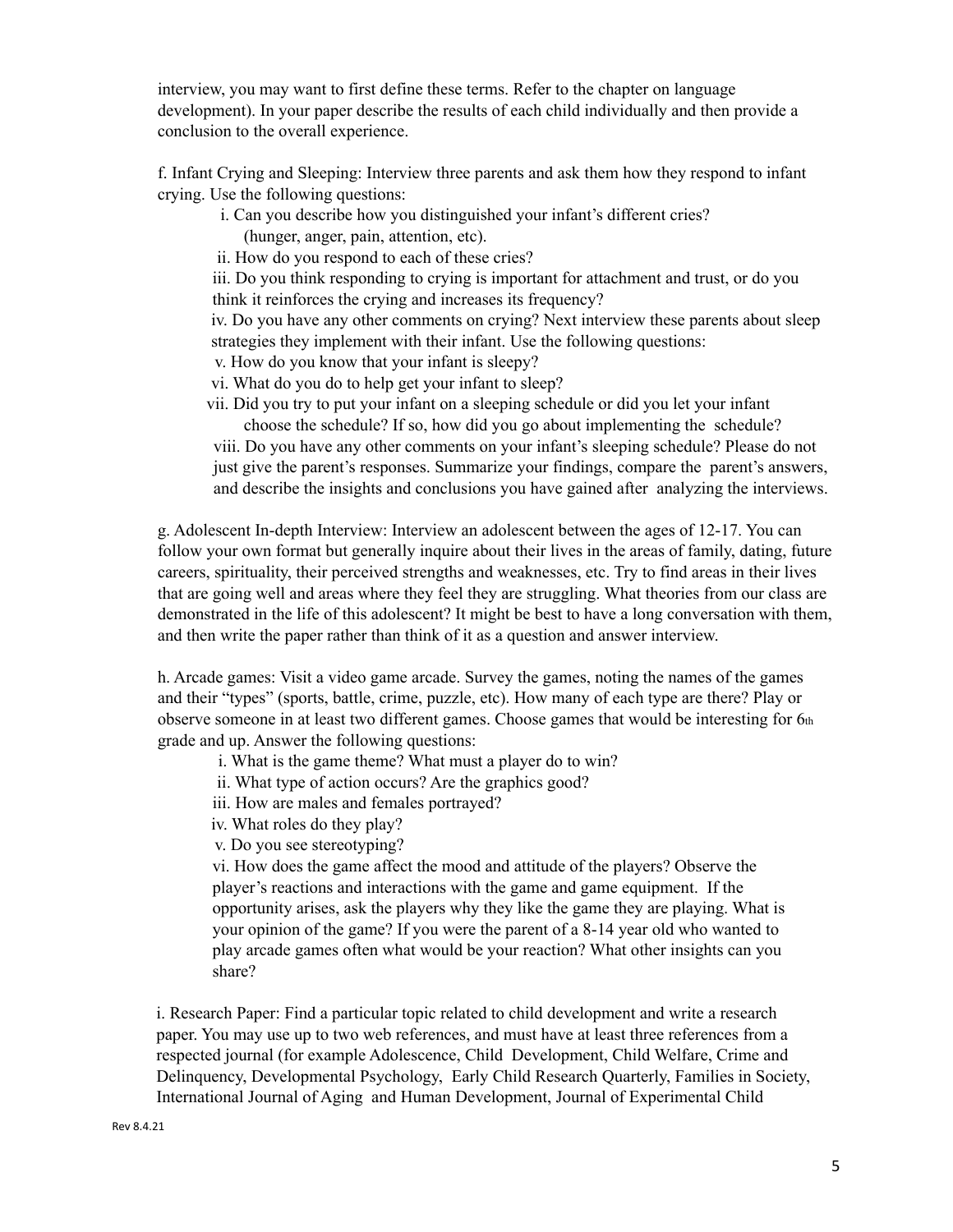Psychology, Merrill-Palmer Quarterly, or Youth and Society, School Psychology, etc.).

j. Research Study Proposal: Suggest a hypothetical experiment (with children) in an area of your interest. Present the experiment as a proposal. Be sure to provide some background on the topic, specify your hypothesis and the method of study (including independent and dependent variables). Specify whether the study is longitudinal or cross-sectional and why. Indicate what type of reinforcement you would use (if necessary), the task for the child, and so on. Be sure to indicate why you would do the study. Include the Purpose of the study (why are you proposing to perform the experiment? What was it that you don't know? What are you trying to find out?) Also include the Procedure of the study (what do you propose to do? What materials do you propose to use? Who will the participants be? How many? What will the experimenter do, and what will the subjects do? Describe these things so that someone else could perform the experiment in the same manner you are proposing.

k. Games for Gardner's Intelligences: Using each of Gardner's multiple intelligences (Linguistic, Logical-mathematical, Musical, Spatial, Bodily-Kinesthetic, Interpersonal, Intrapersonal) think of games or activities that would develop each of the mental abilities for a 10-16 year old boy or girl. Where appropriate, indicate what could be done with the activity to help the child move through the zone of proximal development. Summarize your findings in your paper and be sure to describe the games thoroughly enough that a person who had not played the game would understand it.

l. Pregnancy "Presentation": Imagine that you are conducting a session for prospective parents. You want them to have a physically and emotionally healthy pregnancy. Prepare a detailed outline (e.g. bulleted paragraphs) for a presentation that you will hypothetically give to help these parents. Be sure to include prenatal development, healthy pregnancies tips (nutrition, teratogens, etc.), developmental problems, childbirth stages, parenting tips, etc. (This paper can be single spaced and more than five pages if needed.)

m. Children/Adolescents and aspects of human development are depicted across virtually all films and television shows. For this 3 to 5 page paper, you will pick a film or a television show and analyze it from a child/adolescent development perspective. Specifically, you will pick a character and identify 2 to 4 concepts, phenomena, or theories that you observe and explain how they contribute to the character's development and portrayal.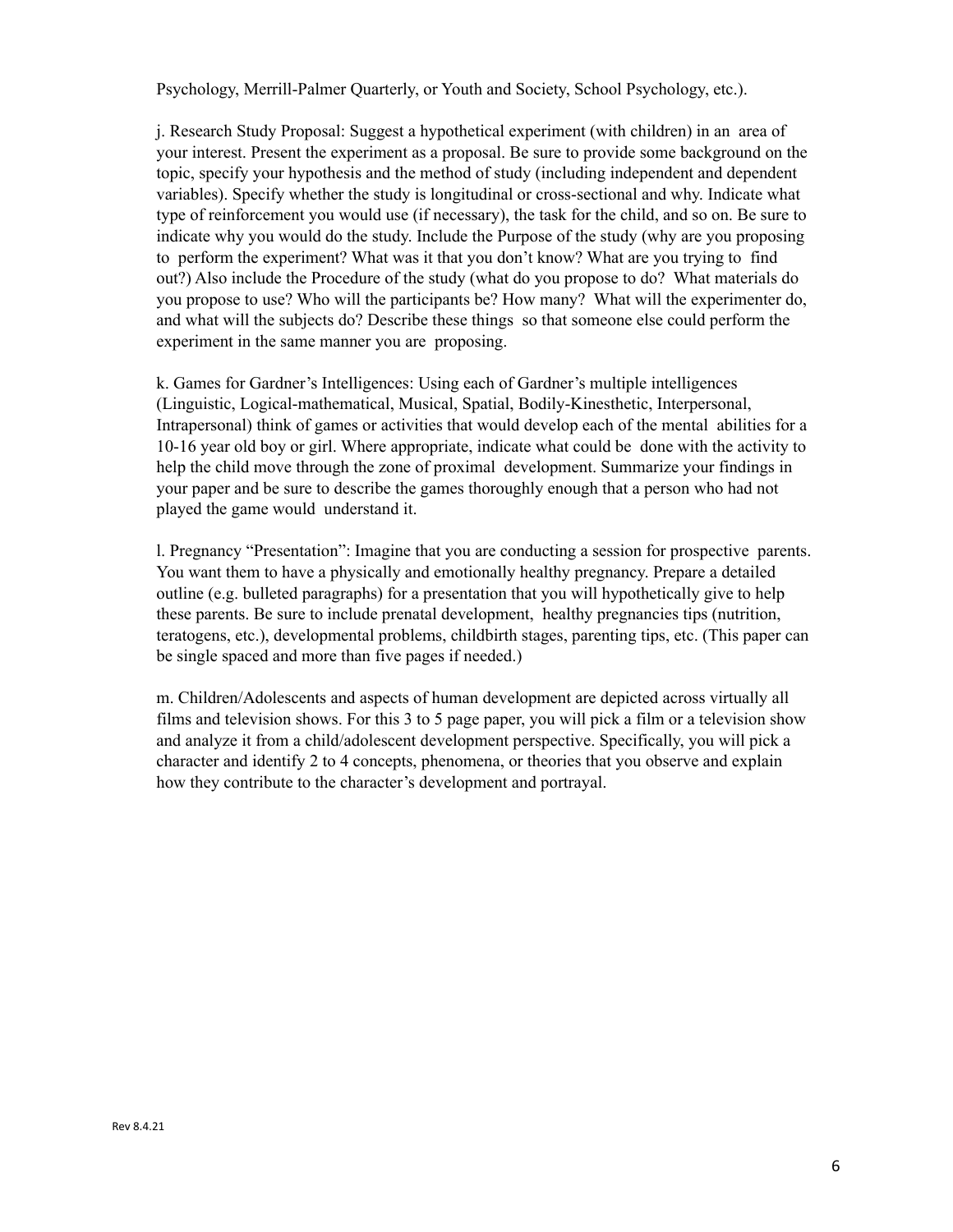| Schedule |                                |                                                       |                                                      |  |  |
|----------|--------------------------------|-------------------------------------------------------|------------------------------------------------------|--|--|
|          | Monday                         | Wednesday                                             | Friday                                               |  |  |
| Week 1   | Tuesday 1/11                   | 1/12                                                  | 1/14                                                 |  |  |
|          | Introduction                   | Chapter 1                                             | Chapters 1-2                                         |  |  |
| Week 2   | 1/17                           | 1/19                                                  | 1/21                                                 |  |  |
|          | <b>No Class</b>                | Chapter 2                                             | Chapters 2-3                                         |  |  |
| Week 3   | 1/24                           | 1/26                                                  | 1/28                                                 |  |  |
|          | Observations                   | Chapters 3                                            | Chapters 3-4                                         |  |  |
| Week 4   | 1/31<br>Video: "To Walk"       | 2/2<br>Chapters 4<br><b>Unit 1 Paper/Project Due</b>  | 2/4<br>Chapters 4-5                                  |  |  |
| Week 5   | 2/7                            | 2/9                                                   | 2/11                                                 |  |  |
|          | Chapter 5                      | Video: "To Think"                                     | Chapters 5-6                                         |  |  |
| Week 6   | 2/14                           | 2/16                                                  | 2/18                                                 |  |  |
|          | Chapter 6                      | Video: "To Feel"                                      | Language                                             |  |  |
| Week 7   | 2/21<br>Video: "To Talk:       | 2/23<br>Chapters 6/7                                  | 2/25<br>Chapter 7<br><b>Unit 2 Paper/Project Due</b> |  |  |
| Week 8   | 2/28                           | 3/2                                                   | 3/4                                                  |  |  |
|          | Chapters 7/8                   | Chapter 8                                             | Sleep Presentation                                   |  |  |
| Week 9   | 3/7-3/11 Spring Break-No Class |                                                       |                                                      |  |  |
| Week 10  | 3/14                           | 3/16                                                  | 3/18                                                 |  |  |
|          | Chapters 8/9                   | IQ Talk                                               | Chapter 9                                            |  |  |
| Week 11  | 3/21<br>Chapters 9-10          | 3/23<br>Chapter 10<br><b>Unit 3 Paper/Project Due</b> | 3/25<br>Chapters10/11                                |  |  |
| Week 12  | 3/28                           | 3/30                                                  | 4/1                                                  |  |  |